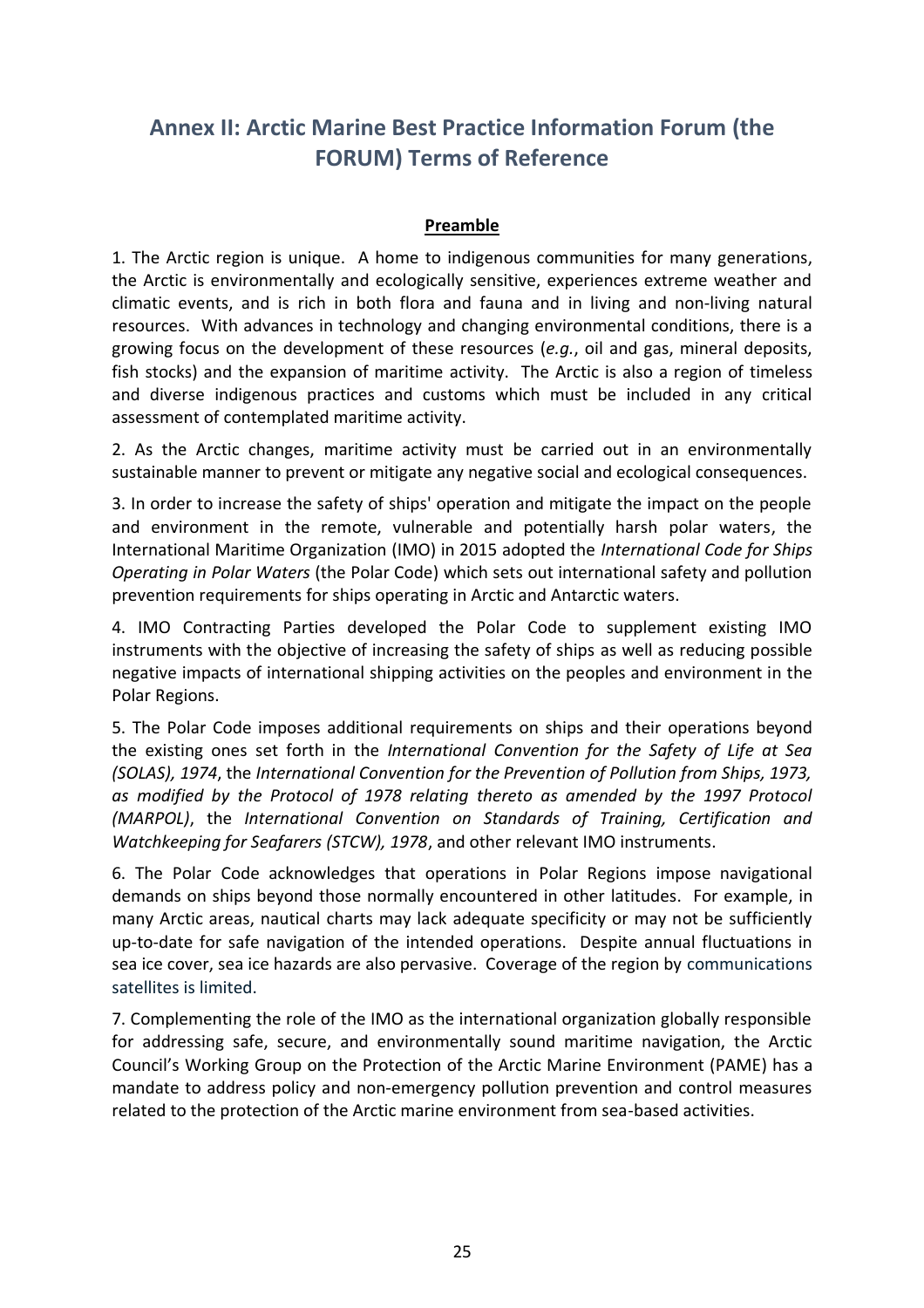8. PAME is fully cognizant of the relationship between safety measures and protection of the marine environment and recognizes that safety measures taken to reduce the probability of a maritime accident are likely to lower the risk of damage to the environment.

# **PAME Objectives for the Polar Code**

9. The Polar Code entered into force on 1 January 2017. As a set of fundamental obligations concerning international shipping activity in the Arctic, its terms must be fully understood, consistently implemented, and faithfully adhered to.

10. To promote effective implementation of and compliance with the Polar Code, PAME recognizes the need to raise awareness of its provisions amongst all those involved in or potentially affected by Arctic marine operations, including ship owners and operators, Flag, Port and Coastal States, classification societies, marine insurers, financial institutions funding Arctic activity, and indigenous and local communities.

11. In particular, a forum open to those decision makers and stakeholders engaged with Arctic marine operations as identified in paragraph 18 will support broad understanding of the inputs for best navigational practices and operational limitations as listed, but not limited to those enumerated in paragraph 14.

12. To obtain a Polar Ship Certificate under the Polar Code, a ship operating in Polar Waters is required to carry on board a Polar Waters Operational Manual (PWOM) that provides the owner, operator, master and crew with sufficient information regarding the ship's operational capabilities and limitations in order to support their decision making process.

13. Issuance of a Polar Ship Certificate (PSC) requires the preparation of an Operational Assessment. This Operational Assessment involves taking into consideration the anticipated range of operating and environmental conditions and various hazards that may lead to elevated levels of risk. The outcome of the Operational Assessment informs the PWOM that must be carried on board the ship.

14. Voyage planning and Operational Assessments require knowledge and consideration of environmental and other conditions as they relate to the operation of the ship and the ship's limitations. Essential components of the Operational Assessment are voyage planning (as described in IMO *Guidelines for Voyage Planning,* Resolution A.893(21) adopted on 25 November 1999) and any defined ship operational limitations require numerous important inputs, which include but are not limited to the following:

- a) Hydrography;
- b) Meteorology;
- c) Ice data;
- d) Crew training;
- e) Search and rescue logistics;
- f) Communication;
- g) Industry guidelines;
- h) Traditional and local knowledge;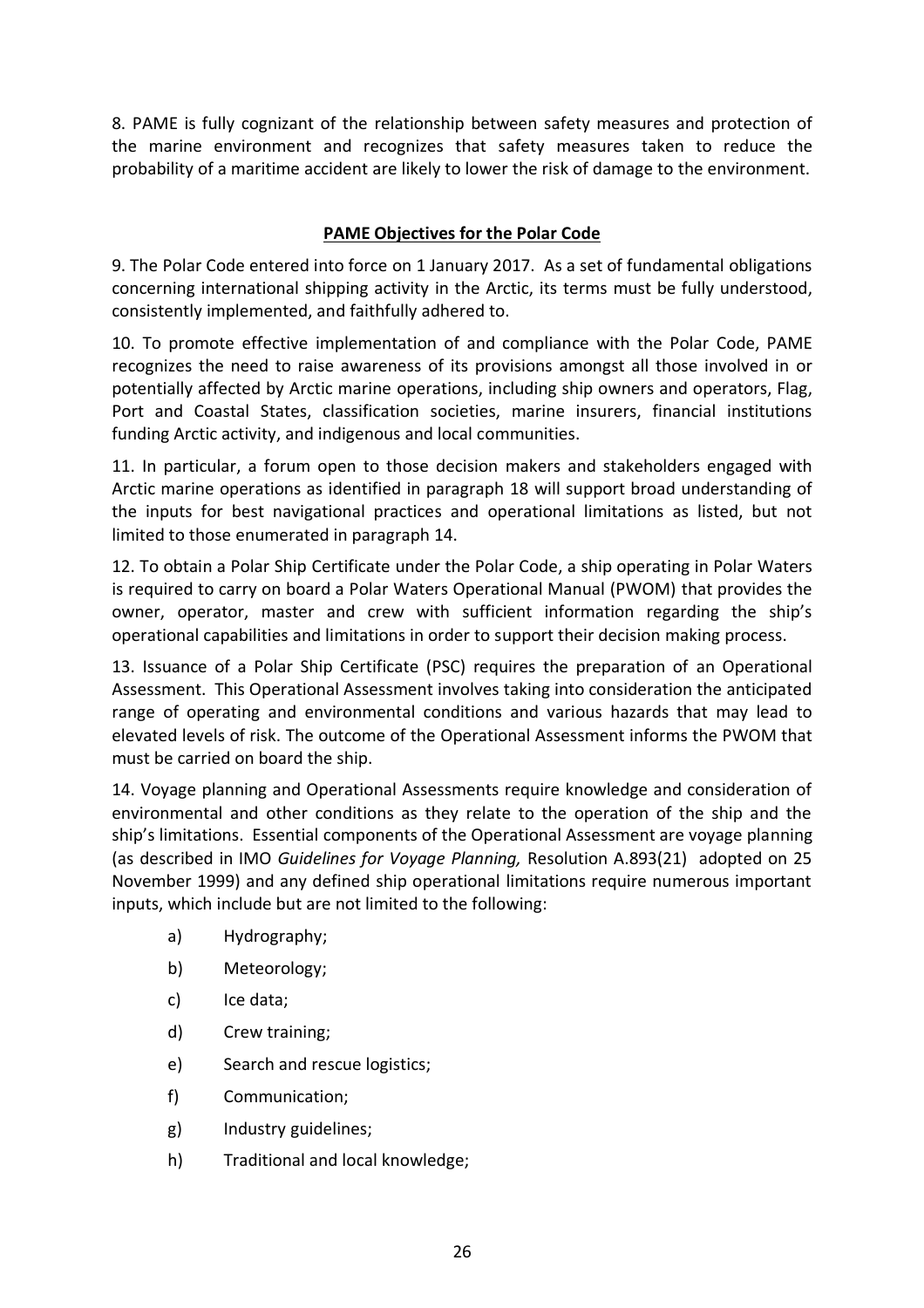- i) Ecological knowledge;
- j) Operational understanding; and
- k) Ship equipment, systems and structure.

## **The Forum**

15. PAME has decided to establish a Forum to increase awareness of the Polar Code. The Forum will facilitate the compilation, exchange and public sharing of associated information and best practices, including with respect to the inputs identified in paragraph 14. This compilation, exchange and public sharing of information will assist all those involved in the decision-making processes in relation to Arctic marine operations under the Polar Code.

16. To achieve this objective, PAME will establish and maintain a publicly accessible web portal that will link to and make this information available in one place.

#### **Forum Organization and Membership**

17. Arctic States<sup>3</sup> intend the Forum to meet annually under PAME's auspices, with the oversight and guidance of the Co-Chairs of PAME's Shipping Expert Group, and with a representative of the Arctic State that holds the Chairmanship of the Arctic Council at the time the Forum meets serving as Chair of the Forum. This may be a virtual meeting facilitated by, where practicable, teleconference or videoconference.

18. Arctic States intend Forum membership to be open to Arctic States, Permanent Participants and Arctic Council Observers as well as any widely-recognized professional organization dedicated to improving safe and environmentally sound marine operations in the Arctic as demonstrated by expertise and experience in Arctic shipping and/or related issues (*e.g.,* hydrography, meteorology, nautical charting, ice data, high-latitude communications, ecological information, search and rescue, marine insurance, naval architecture, pilotage, traditional and local marine knowledge).

19. Arctic States intend that any decisions taken by the Forum under paragraphs 15 and 16 are to be by consensus of its Members. Any disagreements may be referred by the Shipping Expert Group Co-Chairs to PAME for resolution at its next scheduled meeting.

20. The PAME Secretariat, in consultation with the Shipping Expert Group Co-Chairs, will invite participants by letter to each annual meeting.

21. The Forum intends to review and update the web portal content at each Forum meeting.

22. Forum Members also intend to communicate intersessionally to identify web portal updates and address other Forum matters as necessary.

23. Forum Members intend that they may, by consensus, invite one or more experts to attend a Forum meeting and, if appropriate, to submit information to and/or make a presentation at such meeting.

 $\overline{a}$ 

<sup>&</sup>lt;sup>3</sup> The Arctic States are Canada, the Kingdom of Denmark, Finland, Iceland, Norway, the Russian Federation, Sweden, and the United States of America.